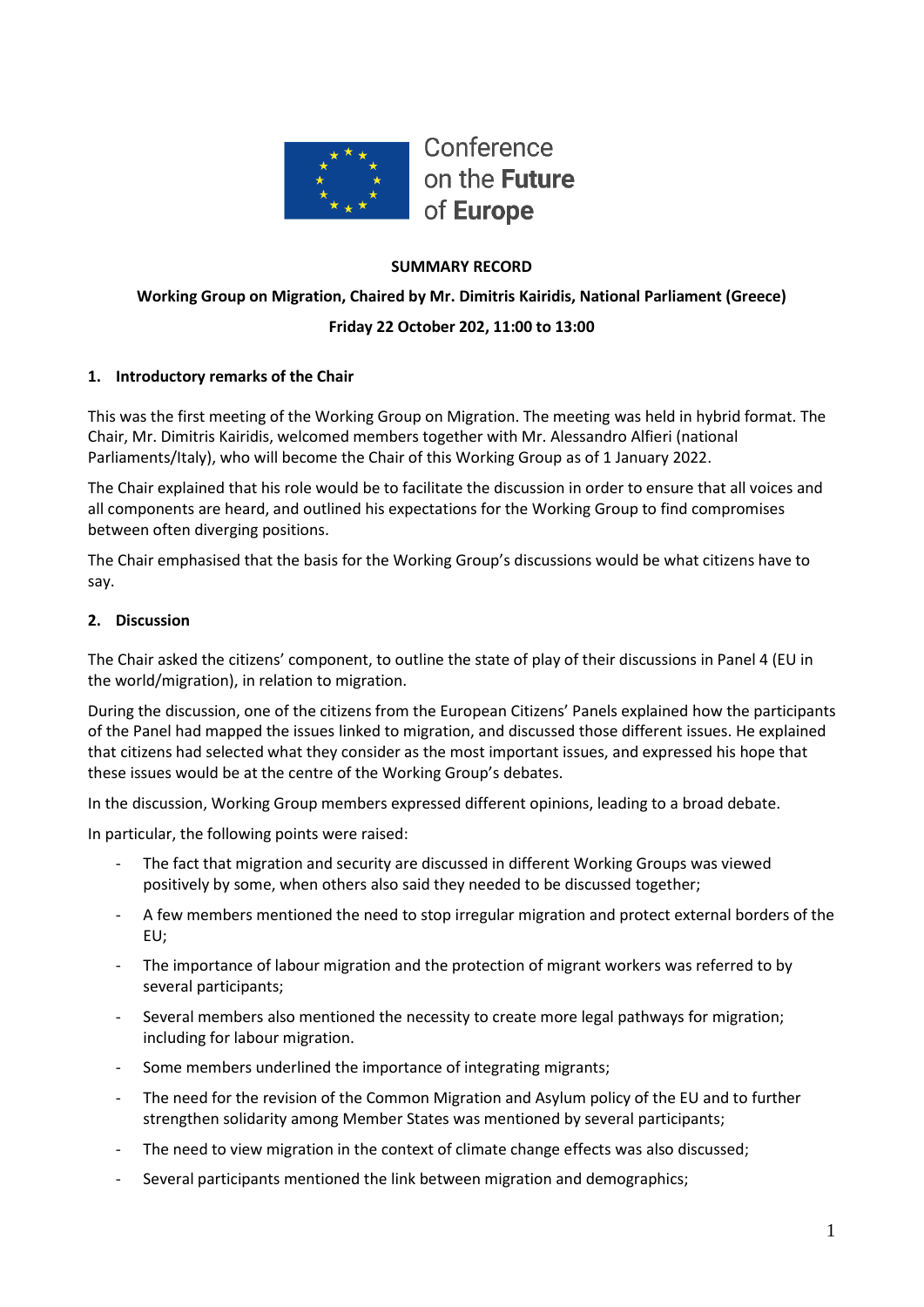- A few participants also talked about migration in the geopolitical context, and how migration has been instrumentalised by third countries;
- Some members mentioned the need to help countries of origin, in order to tackle migration at its roots;
- the human perspective of migration, including respect for human rights, was also emphasised;
- Several members also called for the need to find the right balance between the different perspectives in order to find ways to regulate migration.

On the process, several members of the Working Group highlighted that for them the objective was to hear citizens' ideas and reflections, and looked forward to continuing discussions together.

## **3. Concluding remarks of the Chair**

Following the exchange, the Chair concluded that strong views had been expressed, and recalled the main purpose of the Working Group, which is to discuss citizens' ideas.

The Chair subsequently suggested to subdivide the issues raised in the discussion into three sections:

- 1. Legal migration (harmonization of national policies regarding controlled migration and integration policies);
- 2. Irregular migration and border protection;
- 3. Asylum policy, refugee protection and burden sharing among EU Member States.

The Chair mentioned that an online meeting of the Working Group on migration could take place end of November, which would need the agreement of the Co-Chairs of the Executive Board and of all the components of the Working Group, in accordance with the Terms of Reference.

The Chair also recalled that before the next Working Group meeting, the European Citizens' Panels would designate, from among the representatives of the European Citizens' Panels within the Working Group, the spokesperson of the Working group, who would represent the Working Group, together with the Chair, in the Plenary.

## **ANNEX. List of members of the Working Group on Migration**

| <b>Chair:</b> Dimitris Kairidis, National Parliament |              |                        |                                               |  |  |
|------------------------------------------------------|--------------|------------------------|-----------------------------------------------|--|--|
| Mr                                                   | Carmelo      | ABELA                  | Council                                       |  |  |
| Mr                                                   | Arnoldas     | ABRAMAVIČIUS           | Council                                       |  |  |
| Mr                                                   | Alessandro   | <b>ALFIERI</b>         | <b>National Parliaments</b>                   |  |  |
| Ms                                                   | Abir         | AL-SAHLANI             | European Parliament                           |  |  |
| Mr                                                   | Konstantinos | <b>ANDREADAKIS</b>     | European citizens panels                      |  |  |
| Mr                                                   | Marc         | ANGEL                  | European Parliament                           |  |  |
| Mr                                                   | Malik        | AZMANI                 | European Parliament                           |  |  |
| Mr                                                   | Pernando     | <b>BARRENA ARZA</b>    | European Parliament                           |  |  |
| Mr                                                   | Gunnar       | <b>BECK</b>            | European Parliament                           |  |  |
| Mr                                                   | Magnus       | <b>BERNTSSON</b>       | Local/Regional representative                 |  |  |
| Ms                                                   | Uliana       | <b>BOGDANSKA</b>       | Council                                       |  |  |
| Ms                                                   | Marjolijn    | <b>BULK</b>            | <b>European Economic and Social Committee</b> |  |  |
| Mr                                                   | Jaroslav     | <b>BŽOCH</b>           | <b>National Parliaments</b>                   |  |  |
| Mr                                                   | Luís         | <b>CAPOULAS SANTOS</b> | <b>National Parliaments</b>                   |  |  |